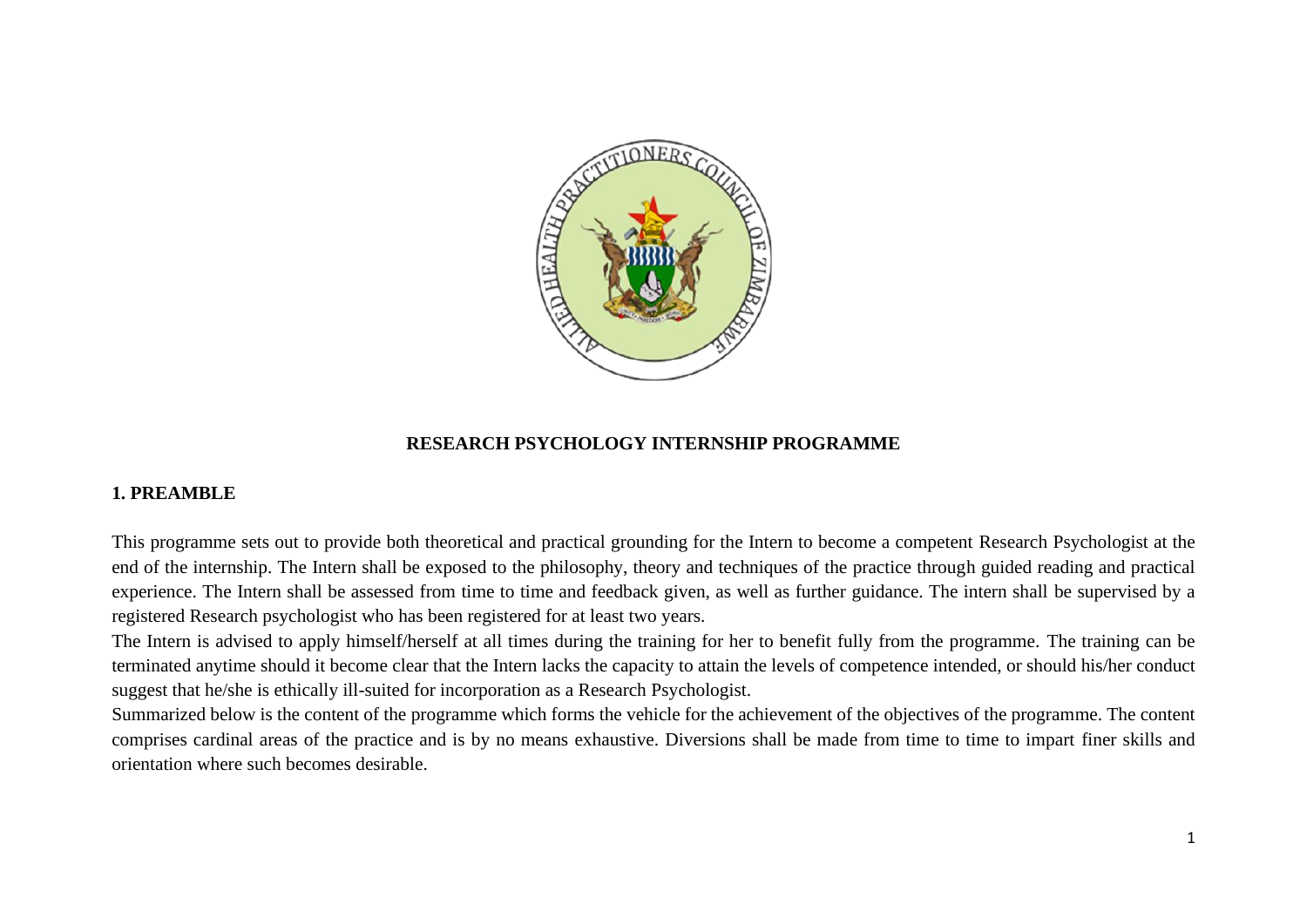Let it be noted that this training is sanctioned in terms of the Health Professions Act. This guide should be read in conjuction with the Allied health Practitioners council of Zimbabwe (2016).

# **2. INTERNSHIP PROGRAMME**

| Area                                                                | Outcome                                                                                                                                                                                                                                                                                                                            | Percentange of |  |
|---------------------------------------------------------------------|------------------------------------------------------------------------------------------------------------------------------------------------------------------------------------------------------------------------------------------------------------------------------------------------------------------------------------|----------------|--|
|                                                                     |                                                                                                                                                                                                                                                                                                                                    | time           |  |
| The Discipline<br>of<br>Psychology<br>and<br>Research<br>Psychology | Purpose<br>To understand the place of Research Psychology in diverse contexts by demonstrating<br>knowledge of planning, developing and applying paradigms, theories, models, constructs and<br>principles of psychology in the workplace in order to understand, modify and enhance<br>individual and group behaviour effectively |                |  |
|                                                                     | <b>Scope</b>                                                                                                                                                                                                                                                                                                                       |                |  |
|                                                                     | Demonstrate understanding of the following                                                                                                                                                                                                                                                                                         |                |  |
|                                                                     | Psychology and Research Psychology<br>$\bullet$                                                                                                                                                                                                                                                                                    |                |  |
|                                                                     | Divisions of Psychology in Zimbabwe                                                                                                                                                                                                                                                                                                |                |  |
|                                                                     | The Philosophy of helping professions                                                                                                                                                                                                                                                                                              |                |  |
|                                                                     | Research Psychology as a helping profession                                                                                                                                                                                                                                                                                        |                |  |
|                                                                     | Research Psychology as business practice<br>$\bullet$                                                                                                                                                                                                                                                                              |                |  |
|                                                                     | <b>Exercise</b>                                                                                                                                                                                                                                                                                                                    |                |  |
|                                                                     | Research and submit a comprehensive paper on the following                                                                                                                                                                                                                                                                         |                |  |
|                                                                     | To what extent is the practise of Research Psychology consistent with the philosophy<br>of helping professions                                                                                                                                                                                                                     |                |  |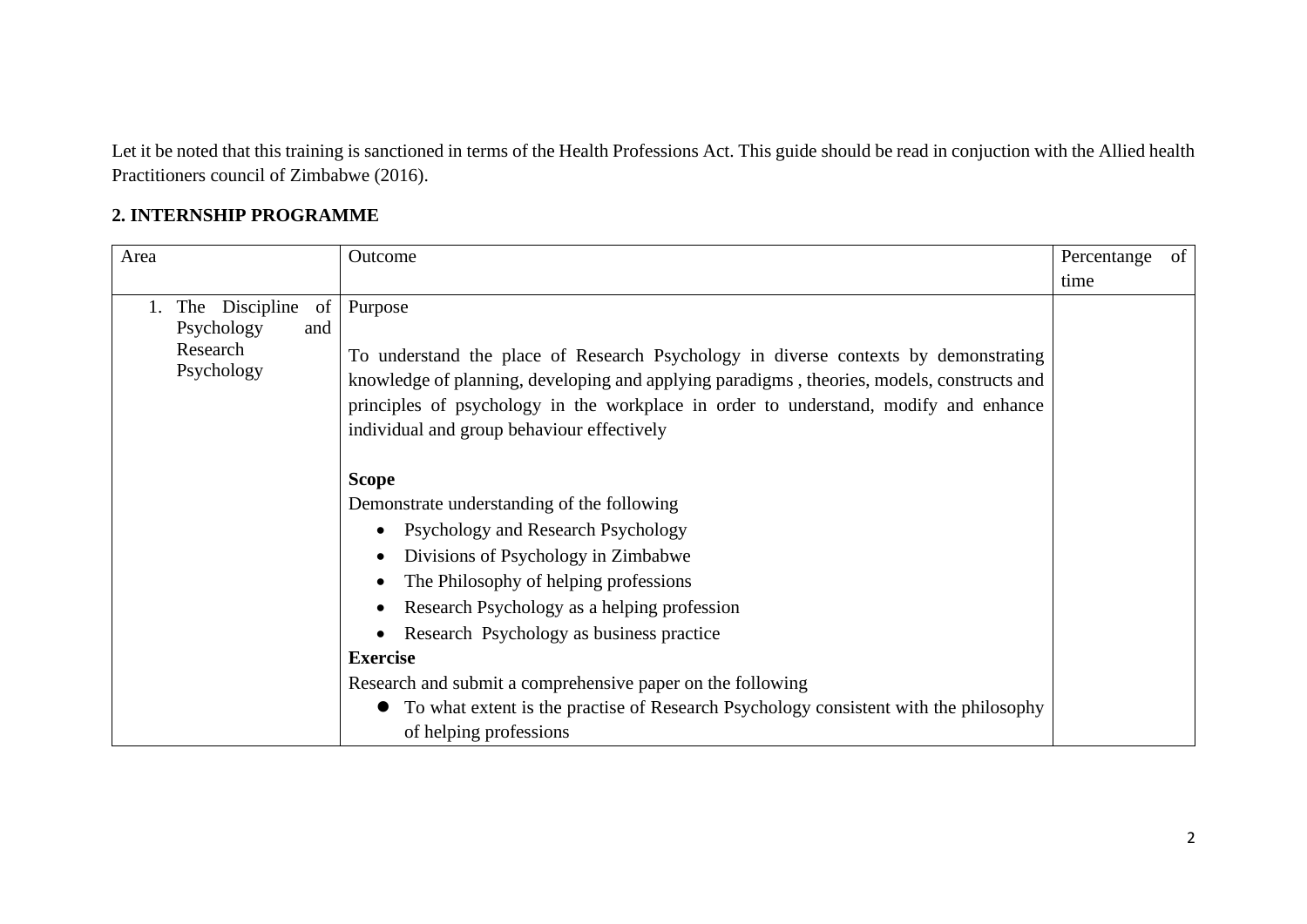|                         | Identify the difference and similarities between Research psychology and other<br>divisions of psychology (registered in Zimbabwe)<br>Attend workshops in the diverse psychology streams and write reports on each<br>workshop attended (At least 1 workshop per discipline, Minimum disciplines 4)                                                                                                                                         |  |
|-------------------------|---------------------------------------------------------------------------------------------------------------------------------------------------------------------------------------------------------------------------------------------------------------------------------------------------------------------------------------------------------------------------------------------------------------------------------------------|--|
| 2. Research Proposal    | Purpose                                                                                                                                                                                                                                                                                                                                                                                                                                     |  |
| & Grant writing         |                                                                                                                                                                                                                                                                                                                                                                                                                                             |  |
|                         | Be able to write a comprehensive research proposal and Grant application<br>Scope<br>Determine the purpose of research<br>$\bullet$<br>Be able to effectively plan research in diverse settings<br>Be able to draft grant submissions<br>Determine appropriate methodologies for diverse research<br>Demonstrate knowledge of ethics required for the successful execution of a research<br>or grant writing project.<br>Ethics in Research |  |
|                         | Exercise                                                                                                                                                                                                                                                                                                                                                                                                                                    |  |
|                         |                                                                                                                                                                                                                                                                                                                                                                                                                                             |  |
|                         | Write a research proposal                                                                                                                                                                                                                                                                                                                                                                                                                   |  |
|                         | Write a grant request                                                                                                                                                                                                                                                                                                                                                                                                                       |  |
|                         |                                                                                                                                                                                                                                                                                                                                                                                                                                             |  |
| 3. Design<br>of<br>Data | Purpose                                                                                                                                                                                                                                                                                                                                                                                                                                     |  |
| <b>Collection</b>       | To demonstrate an understanding of the diverse data collection tools that can be used in                                                                                                                                                                                                                                                                                                                                                    |  |
| <b>Instruments</b>      | research                                                                                                                                                                                                                                                                                                                                                                                                                                    |  |
|                         | Scope                                                                                                                                                                                                                                                                                                                                                                                                                                       |  |
|                         |                                                                                                                                                                                                                                                                                                                                                                                                                                             |  |
|                         | History of testing<br>٠                                                                                                                                                                                                                                                                                                                                                                                                                     |  |
|                         | Justification of the practise of testing                                                                                                                                                                                                                                                                                                                                                                                                    |  |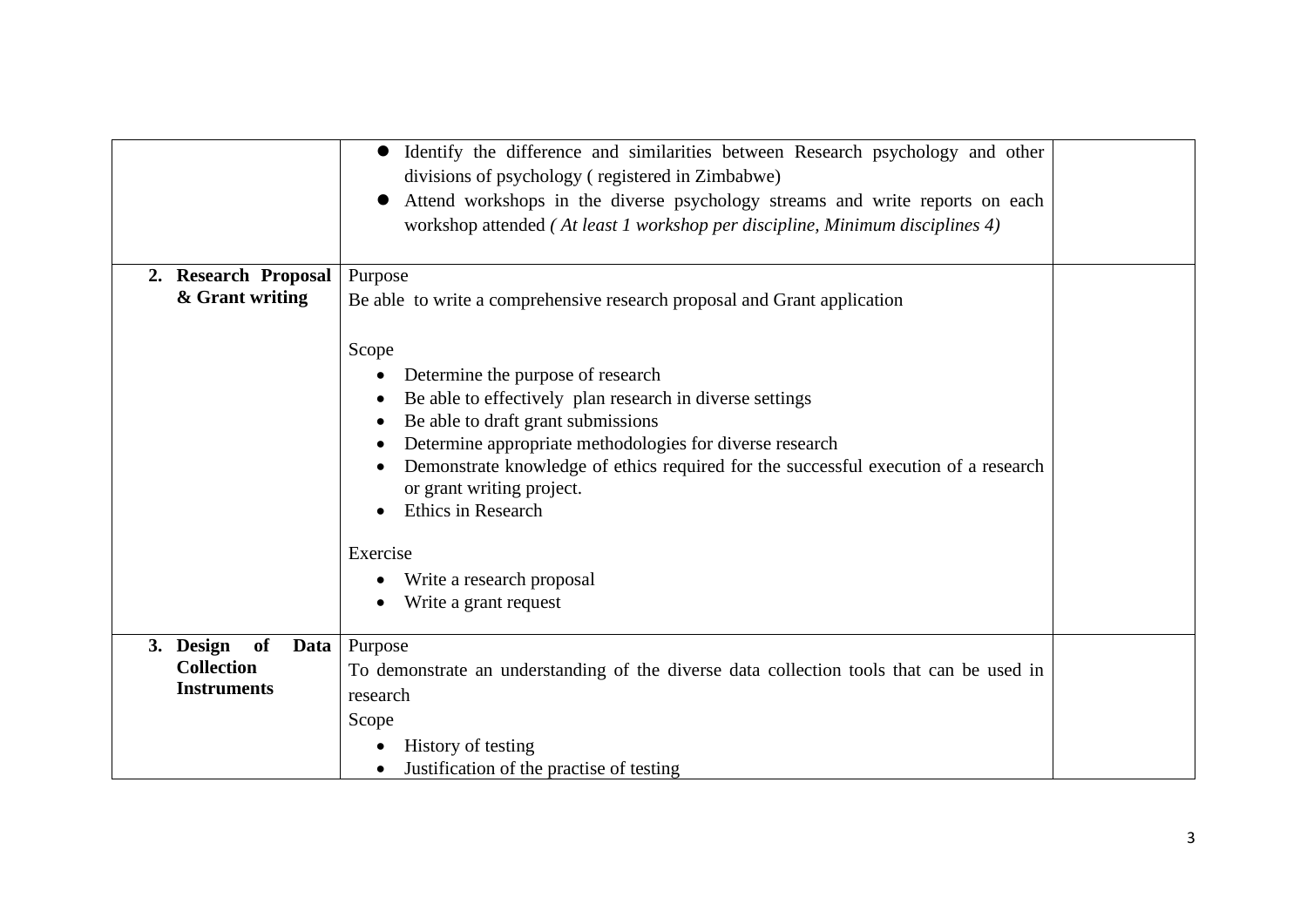|                      | Test validity<br>٠<br>Test reliability                                                           |  |
|----------------------|--------------------------------------------------------------------------------------------------|--|
|                      | Test norms                                                                                       |  |
|                      | Quantitave Data collection Instruments                                                           |  |
|                      |                                                                                                  |  |
|                      | Qualitative data collection Instruments                                                          |  |
|                      | <b>Test Development</b>                                                                          |  |
|                      | Exercise                                                                                         |  |
|                      | Design a Psychometric Test.<br>$\bullet$                                                         |  |
|                      | Write a paper on Interview schedule development                                                  |  |
|                      | Design a Focus group guide                                                                       |  |
|                      | Work on a Psychometric validation study                                                          |  |
| 4. Data Collection   | Purpose: To demonstrate ability to capture raw data and make use of different types of data      |  |
|                      | capturing methods.                                                                               |  |
|                      | Scope                                                                                            |  |
|                      |                                                                                                  |  |
|                      | Data Capturing<br>$\bullet$<br>Exercise                                                          |  |
|                      |                                                                                                  |  |
|                      | Capture data on excel.                                                                           |  |
|                      | Capture data on SPSS                                                                             |  |
|                      | Capture data on INVIVO                                                                           |  |
|                      | Electronic scanning of raw data                                                                  |  |
|                      |                                                                                                  |  |
|                      |                                                                                                  |  |
| 5. Data Analysis and | Purpose To demonstrate ability to analyse and interpret quantitatative and qualitative data sets |  |
| interpretation       | Scope                                                                                            |  |
|                      | Exercise                                                                                         |  |
|                      | Conduct the following exercises                                                                  |  |
|                      |                                                                                                  |  |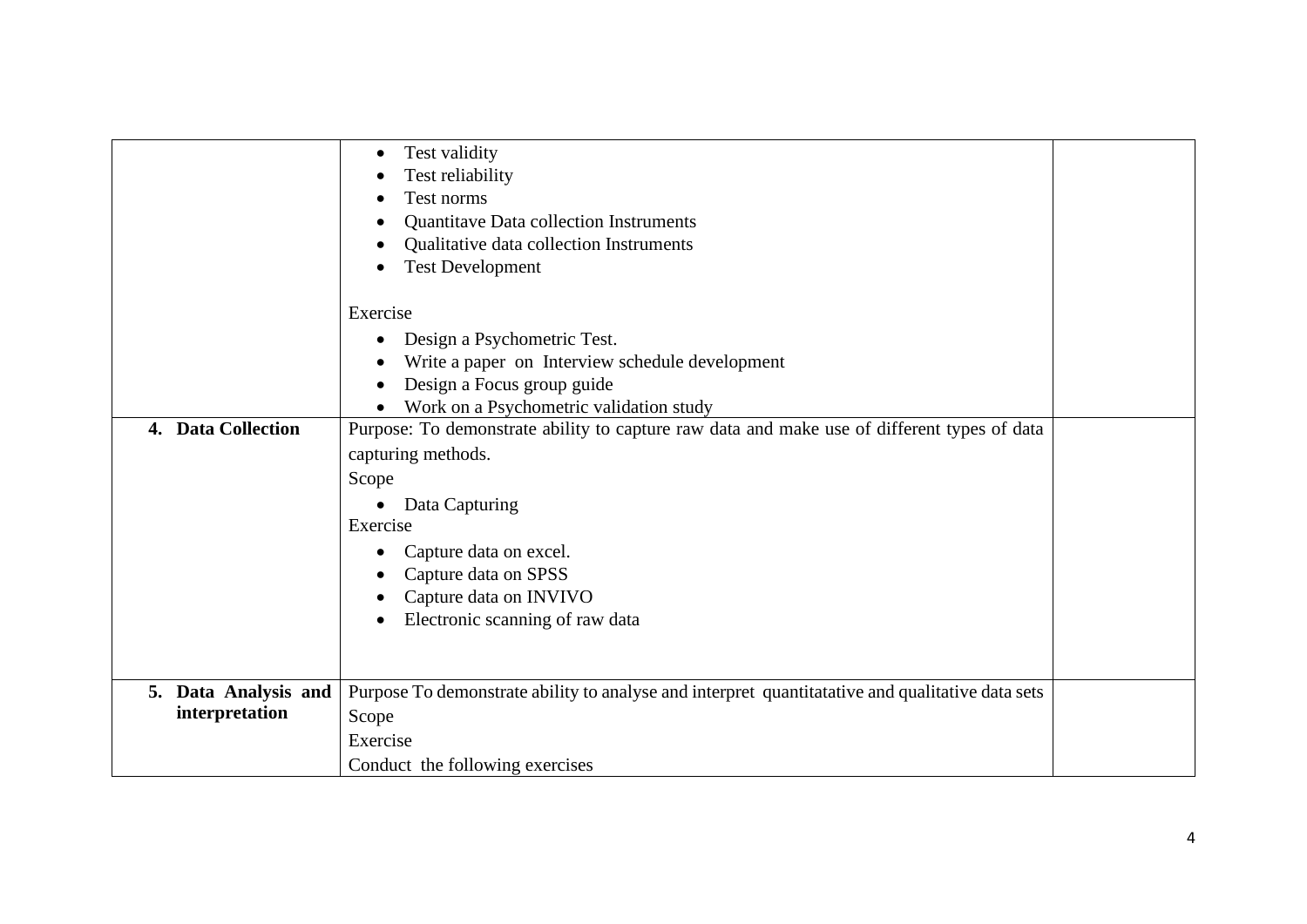|                              | <b>Interview Transcribing</b><br>٠                                                                    |  |
|------------------------------|-------------------------------------------------------------------------------------------------------|--|
|                              | Capturing group data                                                                                  |  |
|                              | Integration of results                                                                                |  |
|                              | Data importing and Exporting SPSS                                                                     |  |
|                              | Data Cleaning, descriptive and inferential                                                            |  |
|                              | Non Parametric techniques                                                                             |  |
|                              |                                                                                                       |  |
| <b>6.</b> Report Writing     | <b>Purpose:</b> To be able to write reports on research findings                                      |  |
|                              | <b>Scope</b>                                                                                          |  |
|                              | <b>Exercise</b>                                                                                       |  |
|                              | Write research report                                                                                 |  |
|                              | Publish at least two journal articles during the internship period. Articles accepted for             |  |
|                              | publication will also be acceptable.                                                                  |  |
| 7. Presentation<br><b>of</b> | <b>Purpose:</b> To demonstrate the ability to present research findings to both internal and external |  |
| <b>Research results</b>      | clients                                                                                               |  |
|                              | <b>Scope</b>                                                                                          |  |
|                              | <b>Presentation skills</b>                                                                            |  |
|                              | <b>Presentation Format</b>                                                                            |  |
|                              | Academic and non-academic writing                                                                     |  |
|                              | <b>Exercise</b>                                                                                       |  |
|                              | Write an opinion article on a research matter                                                         |  |
|                              | Presentation of research findings to internal client                                                  |  |
|                              |                                                                                                       |  |
| 8. Psychometric              | Purpose To gain experience in test administration and interpretation                                  |  |
| <b>Testing</b>               | Scope                                                                                                 |  |
|                              | Exercises                                                                                             |  |
|                              |                                                                                                       |  |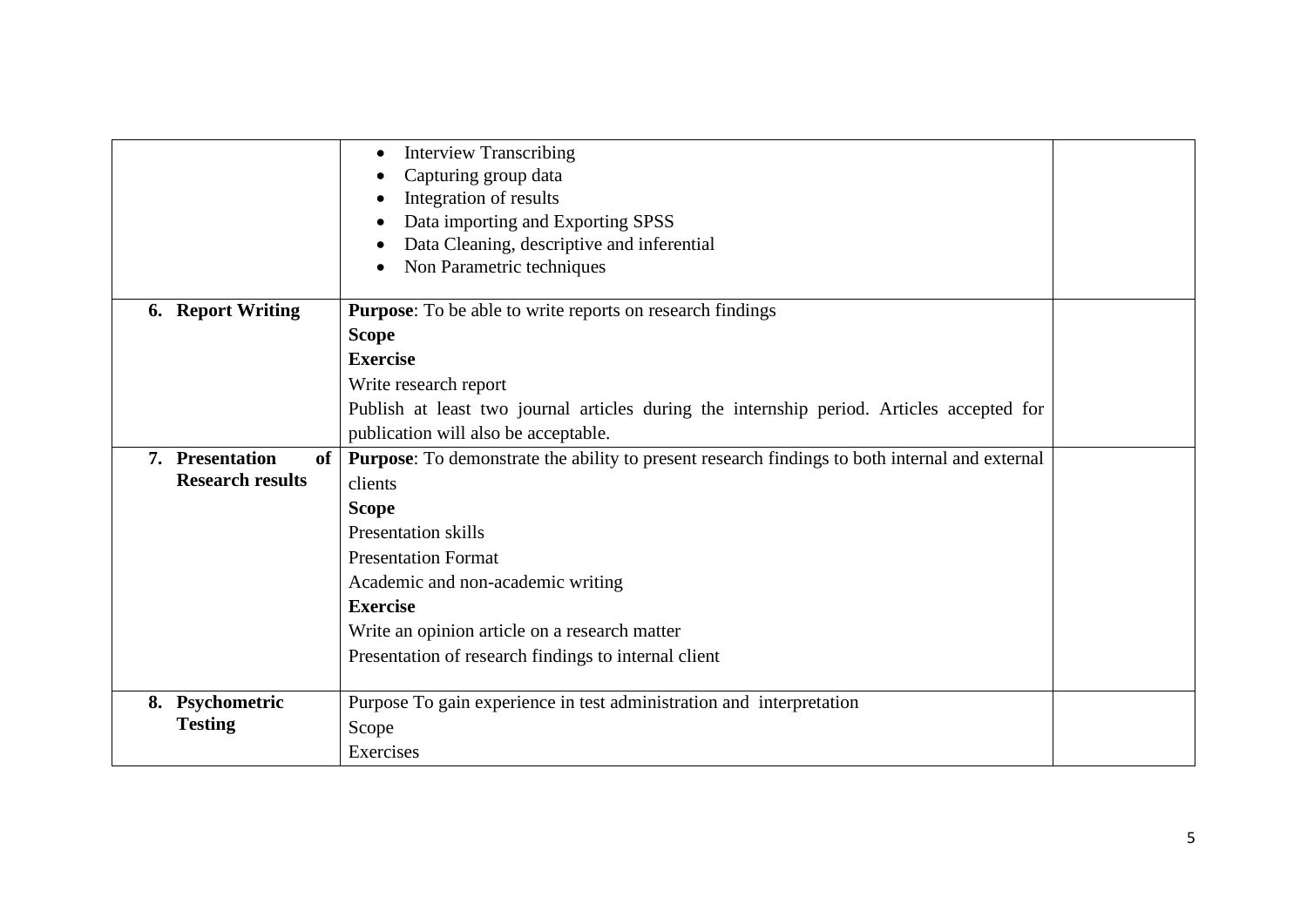## **3. FIELD WORK/ PLACEMENT**

The intern psychologist may be placed in any of the following settings:-

- University
- Non Governmental Organisation
- Research Organisations
- School
- Rehabilitation facilities for children, adolescents and young adults
- Out patient psychiatric unit for children, adolescents and young adults
- Facilities for children in need of care (social services)

#### **ASSESSMENT**

Assessment of the Internship File will be based on the following criteria.

| <b>ITEM</b>                 | <b>EXPECTED COMPETENCIES</b>                                                                                                                         | <b>Possible mark</b> | Actual mark |
|-----------------------------|------------------------------------------------------------------------------------------------------------------------------------------------------|----------------------|-------------|
| 3 Research Workshop Reports | Intern is expected to come up with at least 3 detailed workshop reports that the<br>intern facilitated on issues in the field of research psychology | 60                   |             |
| Conference presentation     | Intern is expected to have presented at one international conference and<br>attached report in the file                                              | 20                   |             |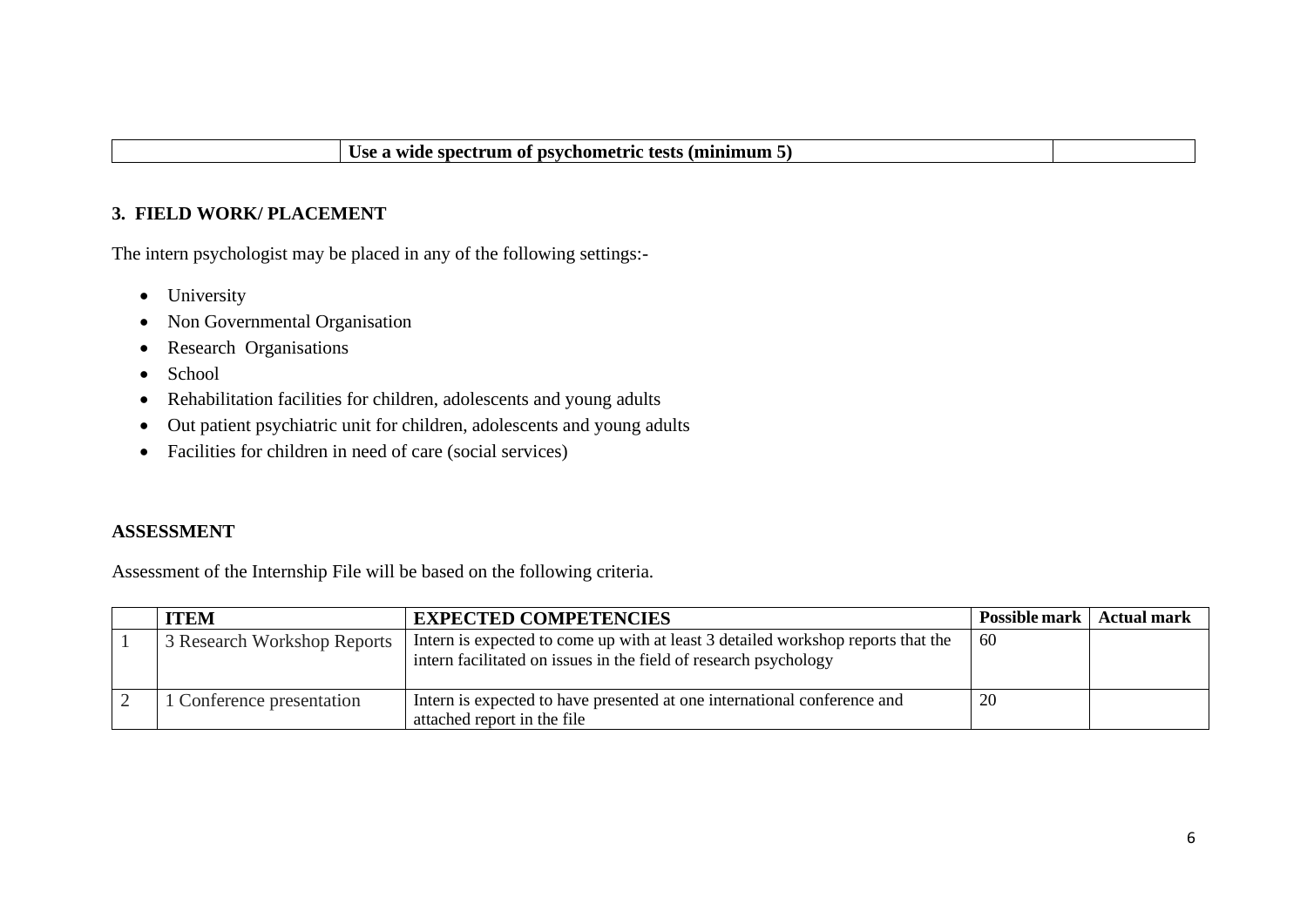| 3              | 1 research proposal              | The intern should write a detailed research proposal clearly indicating a           | 40  |
|----------------|----------------------------------|-------------------------------------------------------------------------------------|-----|
|                |                                  | problem worth researching. The write up should have all the key elements of a       |     |
|                |                                  | research proposal.                                                                  |     |
| 4              |                                  | The intern should have drawn up a clear grant request with a clear procedure        | 20  |
|                | grant request                    | and budget. Grant details (Project title, project scope, duration, start date)      |     |
|                |                                  |                                                                                     |     |
| 5              | 2 published articles on any area | 2 articles published (or co-authored) by the intern in peer reviewed journals       | 80  |
|                | of psychology                    | which addresses issues related to psychology. Accepted articles will be             |     |
|                |                                  | considered/ranked as published. I published and one submitted article will be       |     |
|                |                                  | acceptable. The publications should have been done during the internship            |     |
|                |                                  | period.                                                                             |     |
| 6              | Opinion article                  | An opinion article critically exploring a topical issue in the field of psychology. | 20  |
|                |                                  | The article should be published in a newspaper, magazine, blog, journal or any      |     |
|                |                                  | other publication.                                                                  |     |
| $\overline{7}$ | Psychometric test development    | The intern should attach a psychometric test that they developed or that they       | 30  |
|                |                                  | adapted. If the test has been adapted, the intern should clearly show where the     |     |
|                |                                  | test was adopted from.                                                              |     |
| 8              | Interview<br>schedule            | The intern should write a paper on interview schedule development                   | 10  |
|                | development                      |                                                                                     |     |
| 9              | Focus group guide                | The intern should develop a focus group discussion guide                            | 10  |
| 10             | Psychometric validation study    | Intern should come up with a brief psychometric validation study                    | 30  |
| 11             | Data analysis                    | Intern should attach evidence to show that they have been exposed to and            | 20  |
|                |                                  | understand at least two data analysis software such as Invivo, SPSS, Ms Excel       |     |
| 12             | Presentation of file             | Contents page, proper headings. Formatting, following APA 7 <sup>th</sup> edition   | 20  |
|                | <b>TOTAL</b>                     |                                                                                     | 360 |
|                | PERCENTAGE                       |                                                                                     | 100 |

## RECOMMENDATIONS:

**Overall percentage | Decision**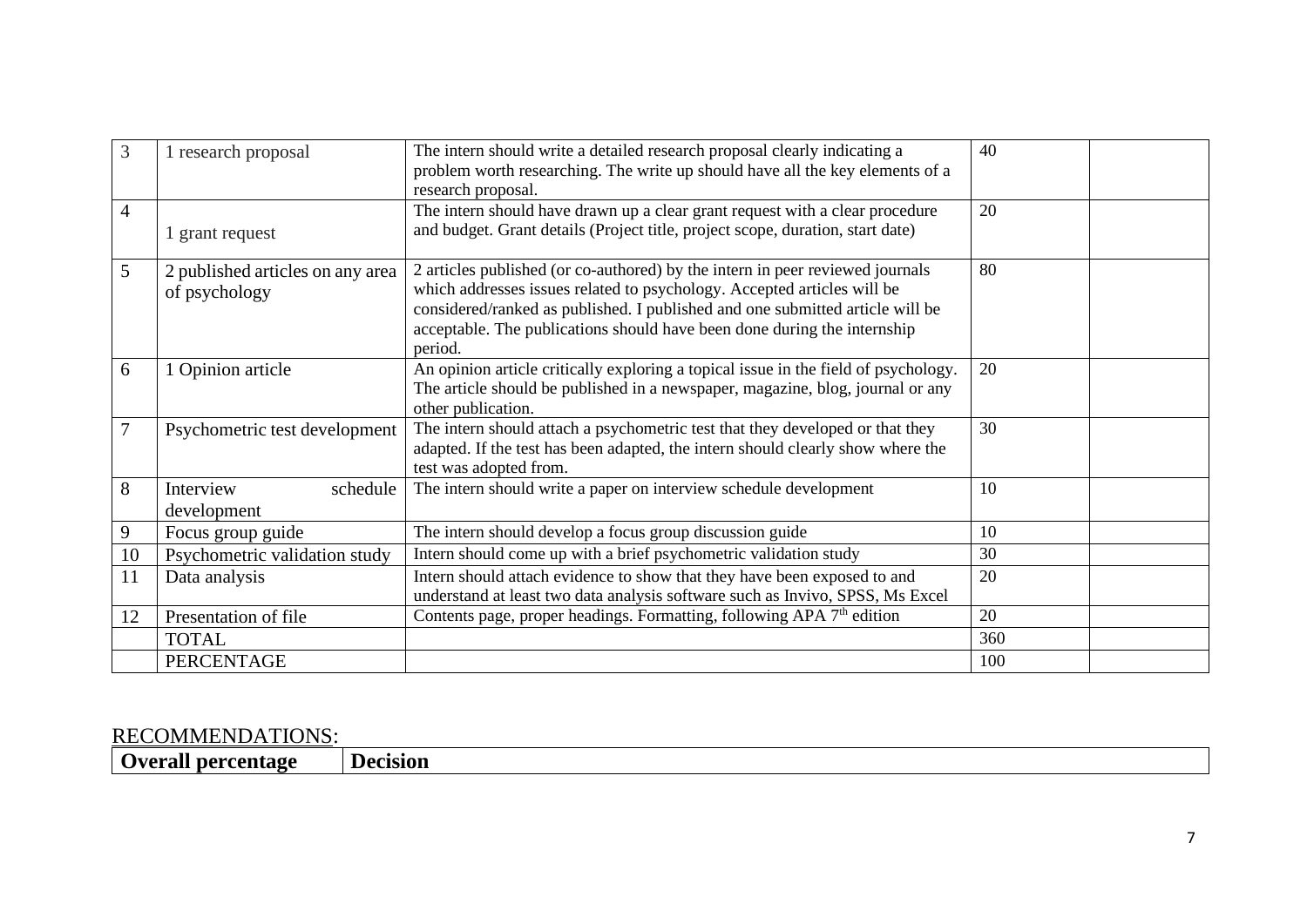| $60 - 100$ | Approved for Registration             |
|------------|---------------------------------------|
| 50-59      | Resubmit as per instruction           |
| $40 - 49$  | Registration is Deferred for 5 months |
| $0 - 39$   | Not Approved for Registration         |

## **BOARD EXAMINATION**

After completion of the internship period and passing of the internship file, the intern will sit for an oral board examination which shall be guided by the following dimensions.

|                                              | <b>Dimension</b>            | <b>Sub-dimension</b>                                                                                                                   |
|----------------------------------------------|-----------------------------|----------------------------------------------------------------------------------------------------------------------------------------|
|                                              | <b>Communication skills</b> | Ability to express oneself clearly in interactions                                                                                     |
|                                              |                             | Professional etiquette and grooming                                                                                                    |
|                                              |                             | <b>Overall (out of 10)</b>                                                                                                             |
| $\overline{2}$<br><b>Internship Practice</b> |                             | Internship placement experience – Ability to explain relevance of Institution used for internship to<br>psychology discipline practice |
|                                              |                             | Knowledge of intern's publication or readings – intern's understanding of their publication or<br>readings                             |
|                                              |                             | Understanding of reports in the file – Intern to explain some of the reports that they submitted.                                      |
|                                              |                             | Challenges faced during internship and how they were resolved                                                                          |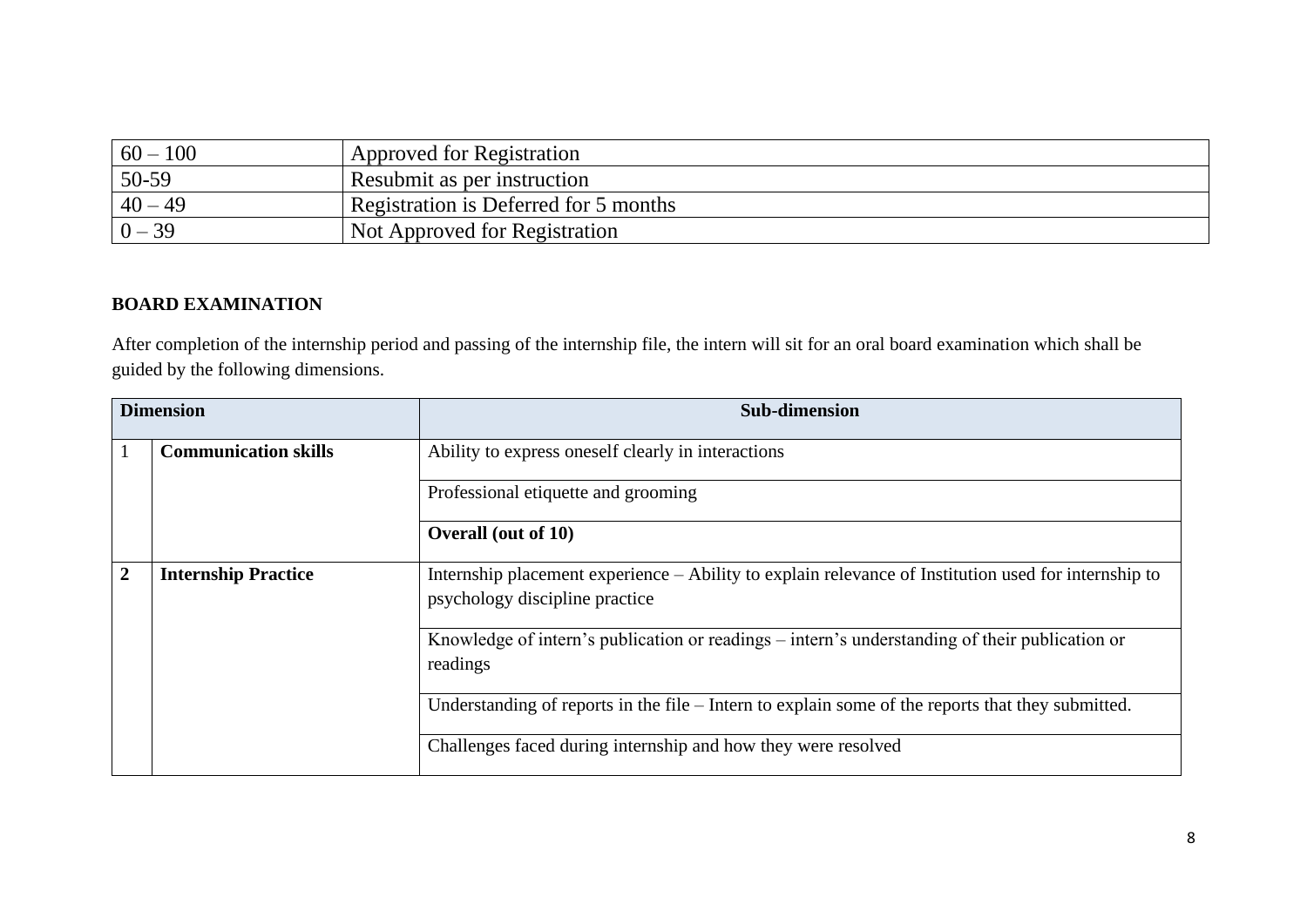|                         | Innovative systems or models developed during internship |                                                                               |
|-------------------------|----------------------------------------------------------|-------------------------------------------------------------------------------|
|                         |                                                          | Overall (0ut of 30)                                                           |
| 3                       | <b>Assessment approaches</b>                             | Knowledge & Principles of Psychological Assessment relevant to discipline     |
|                         |                                                          | Knowledge of available tools, their properties, strengths and weaknesses      |
|                         |                                                          | Ability to select relevant tools for specific interventions and justification |
|                         |                                                          | Ability to interpret results appropriately                                    |
|                         |                                                          | Cultural sensitivity of clients                                               |
|                         |                                                          | Overall (out of 20)                                                           |
| $\overline{\mathbf{4}}$ | <b>Intervention</b>                                      | Ability to correctly diagnose problems as they present                        |
|                         |                                                          | Ability to select relevant interventions for given problems                   |
|                         |                                                          | Ability to formulate a relevant intervention and follow its normal processes  |
|                         |                                                          | Ability to effectively monitor and evaluate intervention for effectiveness    |
|                         |                                                          | Overall (out of 20)                                                           |
| 5                       | Applied ethical and<br>professional reasoning            | Awareness of legislation and professional guidelines in Psychology            |
|                         |                                                          | ZPA, HPA/AHPC specific ethical guidelines                                     |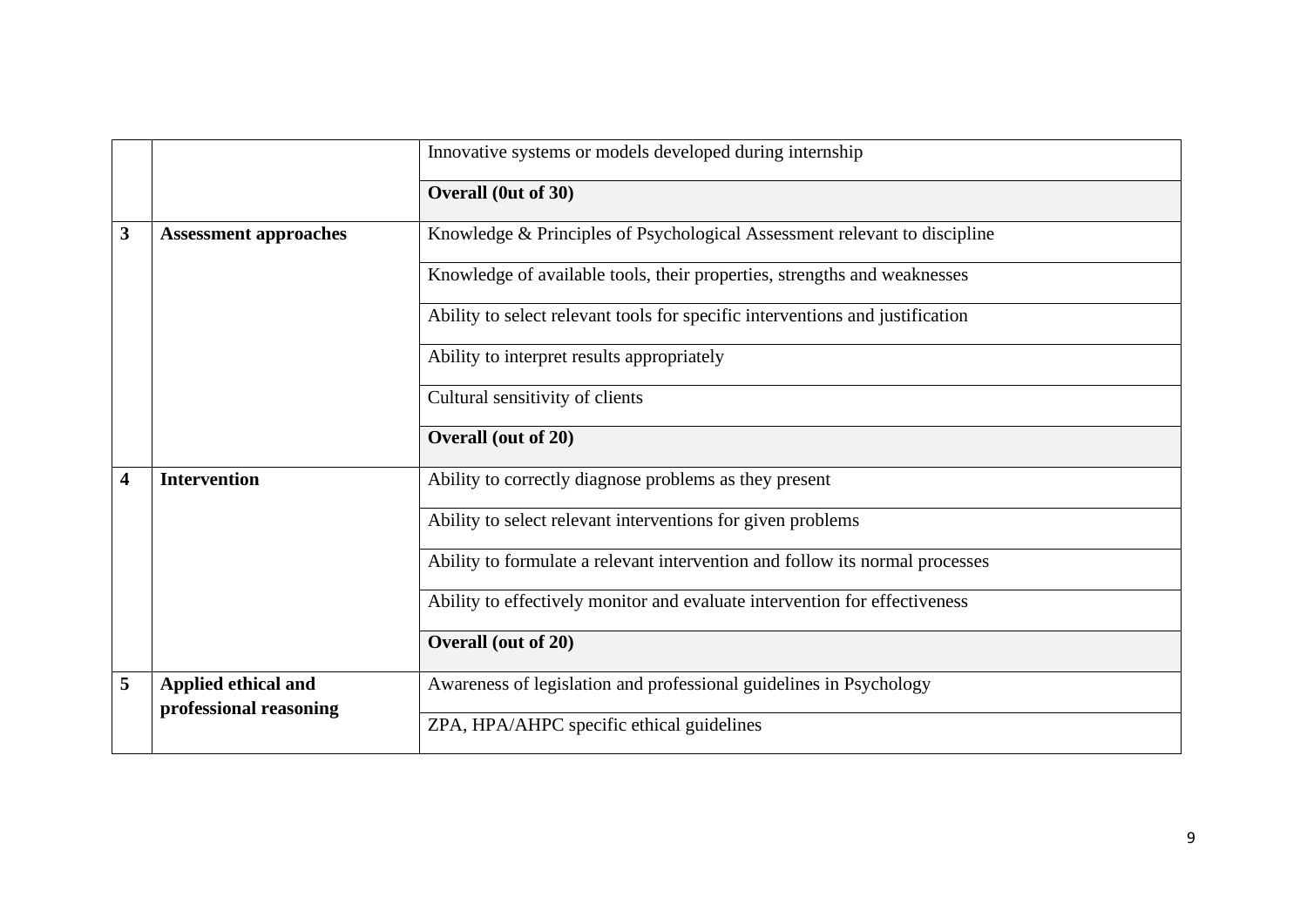|                                    | Knowledge of Scope of practice for chosen field      |
|------------------------------------|------------------------------------------------------|
|                                    | Knowledge and application of ethical issues involved |
|                                    | Ability to handle ethical dilemmas in chosen field   |
|                                    | <b>Overall (out of 20)</b>                           |
| <b>Overall Rating (out of 100)</b> |                                                      |

### **5. Memorandum of understanding (MoU) between an intern and their SUPERVISOR(S)**

This document is designed to ensure the supervision experience is mutually productive and lays out the mutual expectations for the supervision process. It must be completed at the time of initial registration. An additional memorandum or supplement must be completed before the intern renews registration for each subsequent year of internship.

| (Intern's name)      | <b>Signature</b> | <b>Date</b> |
|----------------------|------------------|-------------|
| (Primary supervisor) | <b>Signature</b> | Date        |
| (Co-supervisor)      | <b>Signature</b> | Date        |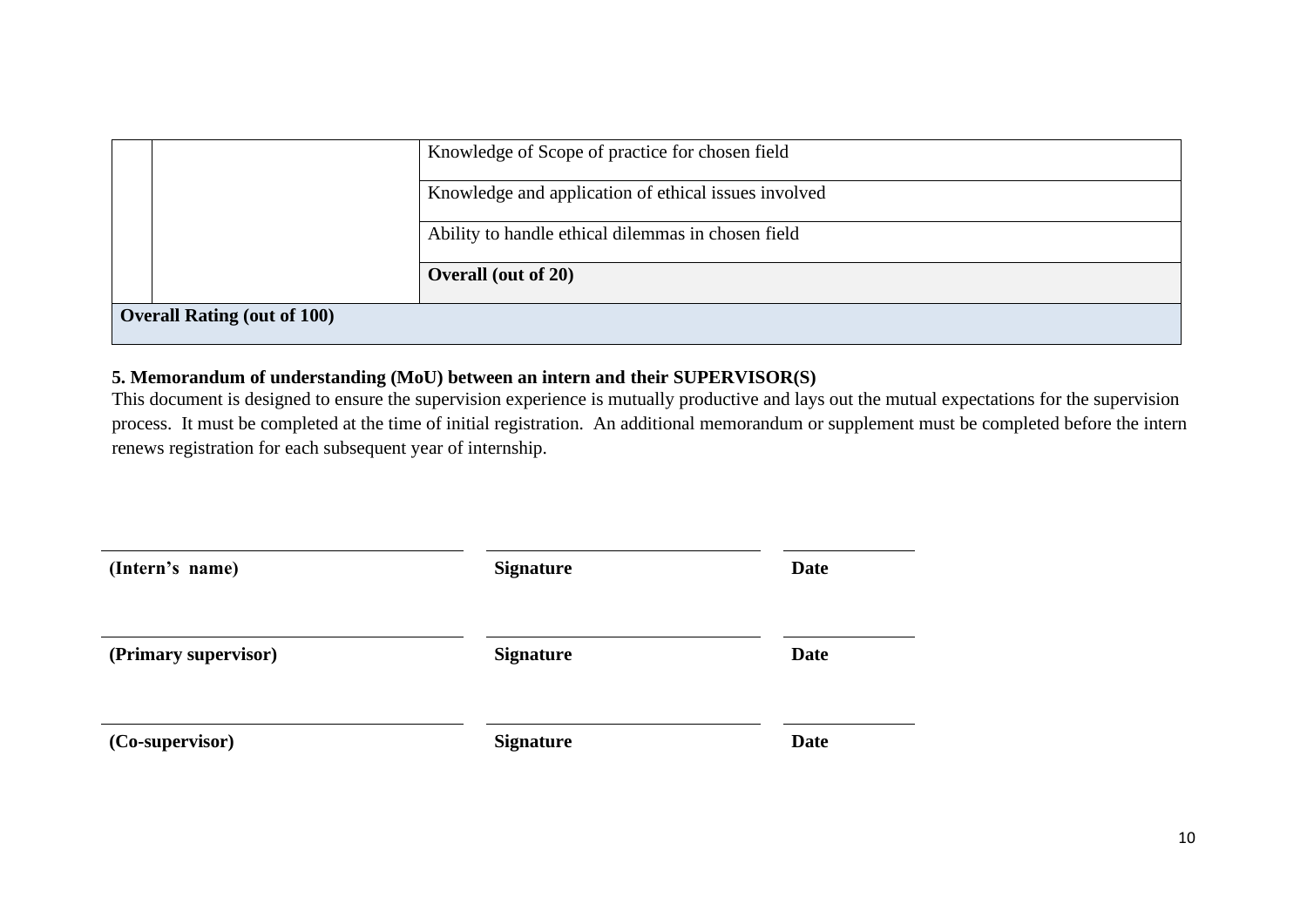| <b>INTERNS'S DETAILS</b>                                                                          |  |                               |  |  |                |
|---------------------------------------------------------------------------------------------------|--|-------------------------------|--|--|----------------|
| <b>Surname</b>                                                                                    |  | <b>Registration</b><br>number |  |  |                |
| <b>First name</b>                                                                                 |  | Year                          |  |  |                |
| <b>Stream</b>                                                                                     |  |                               |  |  |                |
| <b>YES</b><br>I have read the Training guidelines and will comply with their requirements.<br>1.1 |  |                               |  |  | N <sub>O</sub> |
| 1.2 If you answered NO, provide an explanatory account below or attach an explanatory note.       |  |                               |  |  |                |
|                                                                                                   |  |                               |  |  |                |

| 2.        | <b>INTERN'S PLANS AND EXPECTATIONS</b>                                                                                                           |
|-----------|--------------------------------------------------------------------------------------------------------------------------------------------------|
| 2.1       | Plan for the internship and a detailed timeline for how the will be managed                                                                      |
| $\bullet$ |                                                                                                                                                  |
| 2.2       | Known periods of absence or leave<br>Provide details about any periods of dates or periods of time you will not be available during the<br>year. |
|           |                                                                                                                                                  |
| 2.3       | Intern's expectations of supervision<br>Outline what you expect from the supervisor                                                              |